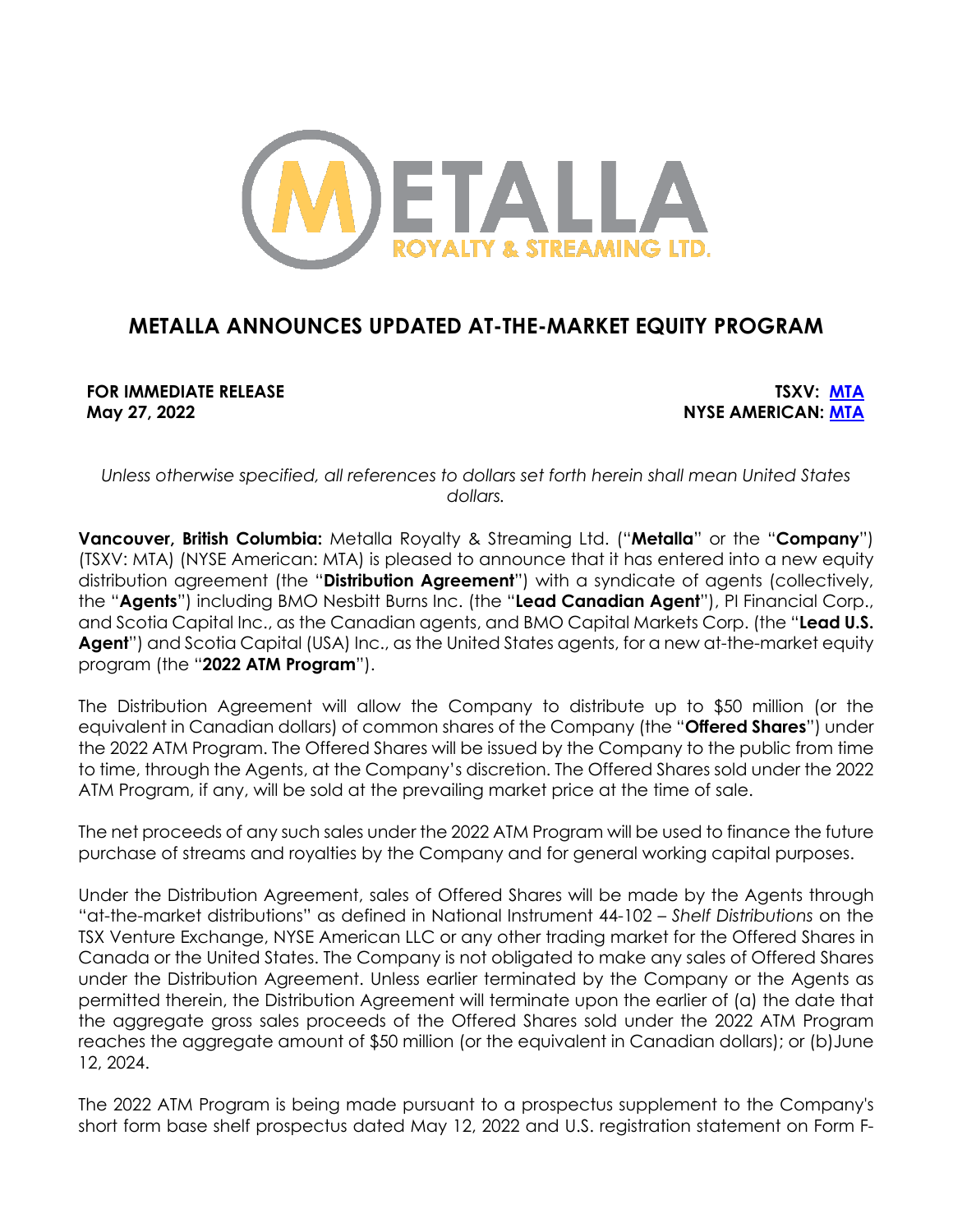10 filed May 10, 2022, as amended on May 12, 2022. The prospectus supplement relating to the 2022 ATM Program has been filed with the securities commissions in each of the provinces of Canada and with the United States Securities and Exchange Commission. Copies of the prospectus supplement, the Distribution Agreement and other relevant documents are available on SEDAR at www.sedar.com and EDGAR at www.sec.gov. Alternatively, the Lead Canadian Agent will send copies of such documents to Canadian investors upon request by contacting the Lead Canadian Agent at BMO Nesbitt Burns Inc. by mail at Mississauga Distribution Centre C/O The Data Group of Companies, 300A Kennedy Road South Brampton, Ontario L6W 4V2, by telephone at 905-696-8884 x4338 or by email at kennedywarehouse@datagroup.ca and the Lead U.S. Agent will send copies of such documents to United States investors upon request by contacting the Lead U.S. Agent at BMO Capital Markets Corp. by mail at 151 W 42nd Street, 32nd Floor, New York, NY 10036, attn: Equity Syndicate, by email at bmoprospectus@bmo.com or by telephone at 800-414-3627.

This press release does not constitute an offer to sell or the solicitation of an offer to buy securities, nor will there be any sale of, the securities in any jurisdiction in which such offer, solicitation or sale would be unlawful.

## **ABOUT METALLA**

Metalla is a precious metals royalty and streaming company. Metalla provides shareholders with leveraged precious metal exposure through a diversified and growing portfolio of royalties and streams.

## **ON BEHALF OF METALLA ROYALTY & STREAMING LTD.**

(signed) "Brett Heath" President and CEO

## **CONTACT INFORMATION**

#### **Metalla Royalty & Streaming Ltd.**

Brett Heath, President & CEO Phone: 604-696-0741 Email: info@metallaroyalty.com

Kristina Pillon, Investor Relations Phone: 604-908-1695 Email: kristina@metallaroyalty.com

*Neither the TSXV nor its Regulation Services Provider (as that term is defined in the policies of the Exchange) accept responsibility for the adequacy or accuracy of this release.* 

#### *CAUTIONARY NOTE REGARDING FORWARD-LOOKING STATEMENTS*

*This news release contains "forward-looking information" and "forward-looking statements" (collectively, "forward-looking statements"), within the meaning of applicable Canadian and United States securities legislation. Often, but not always, forward-looking statements can be*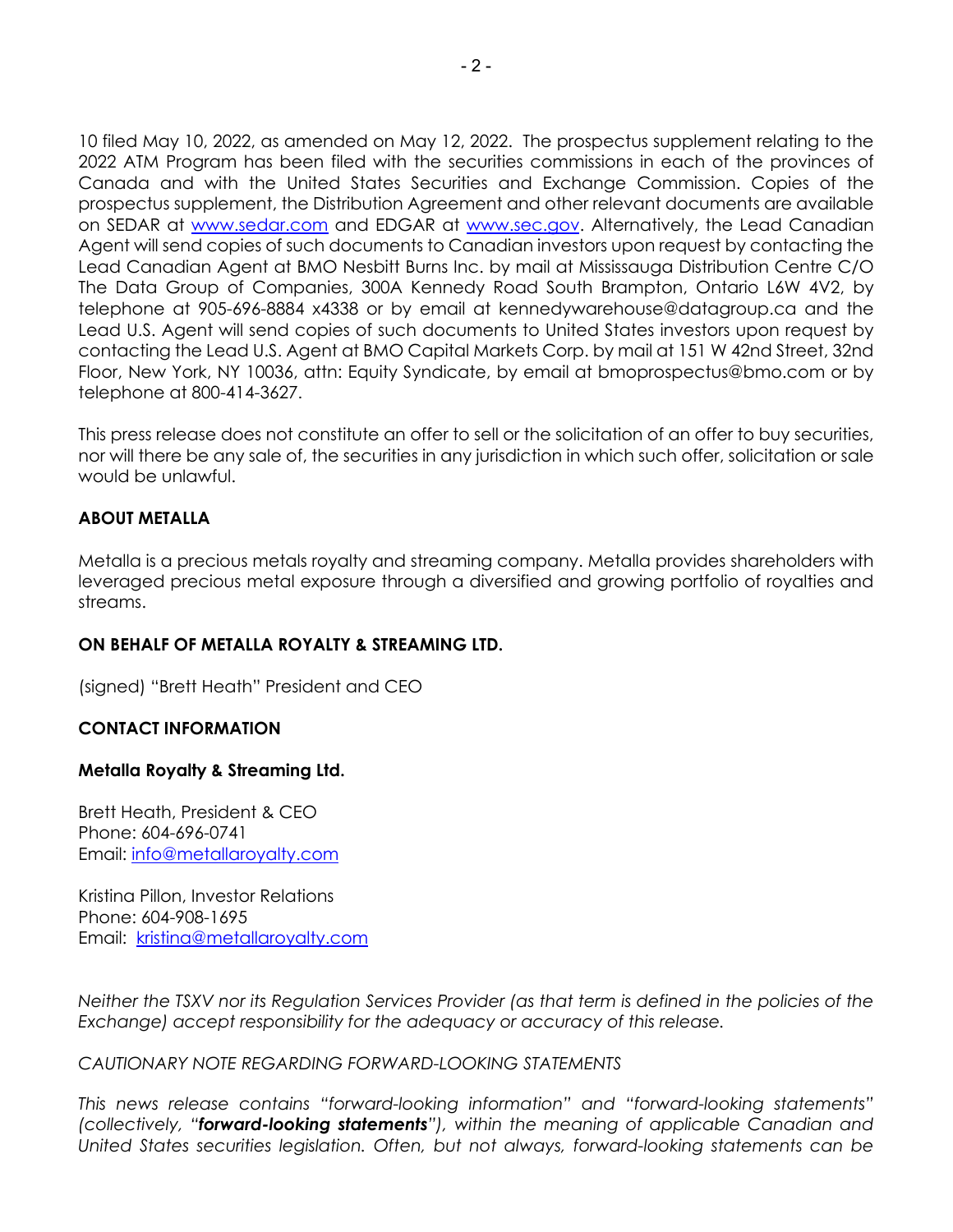*identified by the use of words such as "plans", "expects", "is expected", "budgets", "scheduled", "estimates", "forecasts", "predicts", "projects", "intends", "targets", "aims", "anticipates" or "believes" or variations (including negative variations) of such words and phrases or may be identified by statements to the effect that certain actions "may", "could", "should", "would", "might" or "will" be taken, occur or be achieved. Forward-looking statements in this news release include, but are not limited to, statements with respect to the future issuance of Offered Shares sold under the 2022 ATM Program; the aggregate gross proceeds of the 2022 ATM Program; and the use of proceeds from any sales of Offered Shares under the 2022 ATM Program. Forwardlooking statements are based on forecasts of future results, estimates of amounts not yet determinable and assumptions that, while believed by management to be reasonable, are inherently subject to significant business, economic and competitive uncertainties, and contingencies. Forward-looking statements are subject to various known and unknown risks and uncertainties, many of which are beyond the ability of Metalla to control or predict, that may cause Metalla's actual results, performance or achievements to be materially different from those expressed or implied thereby, and are developed based on assumptions about such risks, uncertainties and other factors set out herein, including but not limited to: Metalla may not sell any of the Offered Shares or may raise less than the maximum offering amount under the 2022 ATM Program; management has broad discretion in the use of proceeds from the 2022 ATM Program; compliance with regulatory requirements; risks associated with the impact of general business and economic conditions; the absence of control over mining operations from which Metalla will purchase precious metals or from which it will receive stream or royalty payments and risks related to those mining operations, including risks related to international operations, government and environmental regulation, delays in mine construction and operations, actual results of mining and current exploration activities, conclusions of economic evaluations and changes in project parameters as plans are refined; problems related to the ability to market precious metals or other metals; industry conditions, including commodity price fluctuations, interest and exchange rate fluctuations; interpretation by government entities of tax laws or the implementation of new tax laws; regulatory, political or economic developments in any of the countries where properties in which Metalla holds a royalty, stream or other interest are located or through which they are held; risks related to the operators of the properties in which Metalla holds a royalty or stream or other interest, including changes in the ownership and control of such operators; risks related to global pandemics, including the novel coronavirus (COVID-19) global health pandemic, and the spread of other viruses or pathogens; influence of macroeconomic*  developments; business opportunities that become available to, or are pursued by Metalla; *reduced access to debt and equity capital; litigation; title, permit or license disputes related to interests on any of the properties in which Metalla holds a royalty, stream or other interest; the volatility of the stock market; competition; future sales or issuances of debt or equity securities; dividend policy and future payment of dividends; liquidity; market for securities; enforcement of civil judgments; and risks relating to Metalla potentially being a passive foreign investment company within the meaning of U.S. federal tax laws; and the other risks and uncertainties disclosed under the heading "Risk Factors" in the Company's most recent annual information form, annual report on Form 40-F and other documents filed with or submitted to the Canadian securities regulatory authorities on the SEDAR website at www.sedar.com and the U.S. Securities and Exchange Commission on the EDGAR website at www.sec.gov. Metalla undertakes no obligation to update forward-looking statements except as required by applicable law. Such forward-looking statements represent management's best judgment based on information currently available. No forward-looking statement can be guaranteed, and actual future results*